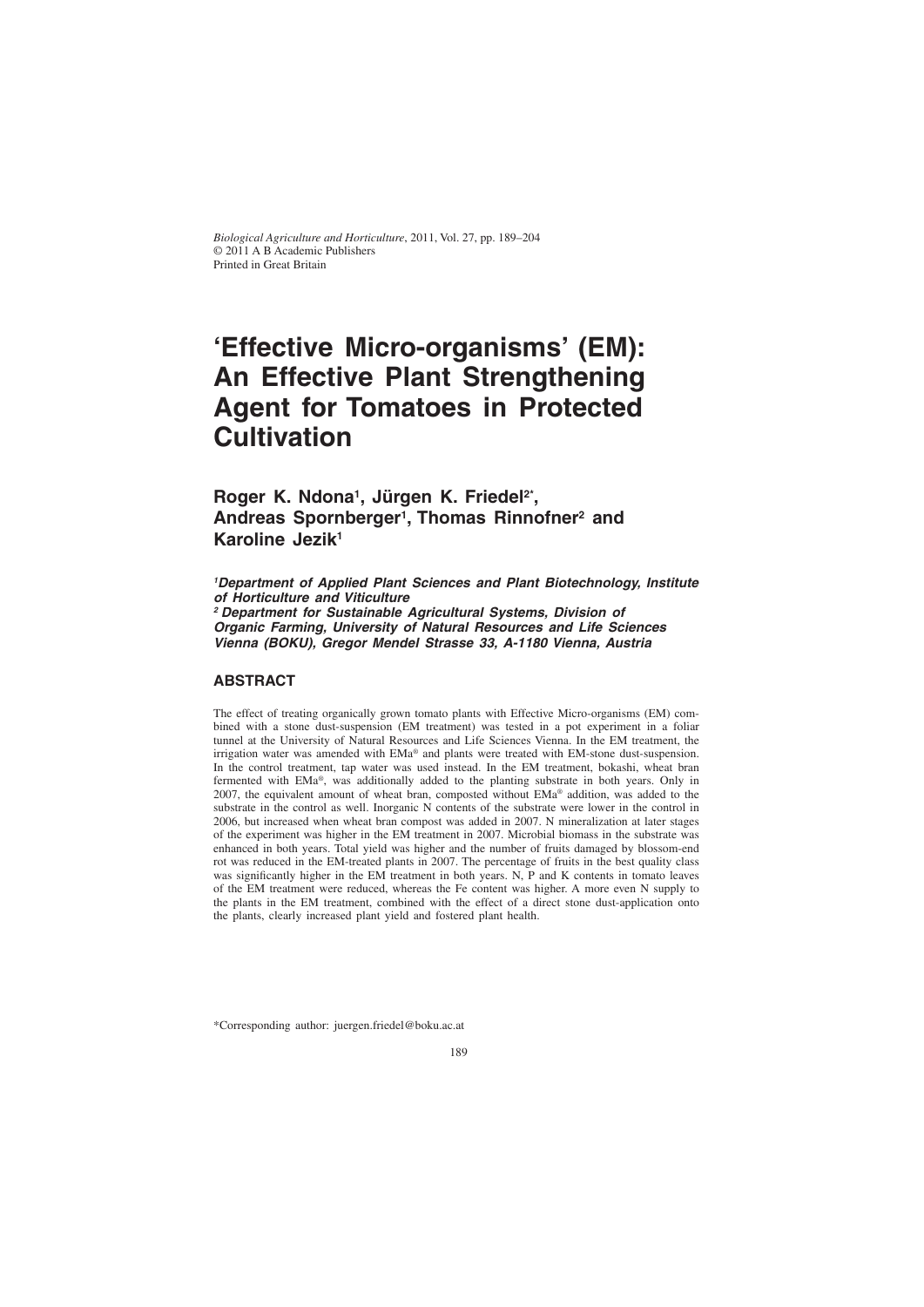#### 190 ROGER K NDONA AND OTHERS

# **INTRODUCTION**

The sustainability of plant production is related to soil fertility. Improving soil fertility therefore contributes to a sustainable production of healthy plants. The preparation, Effective Micro-organisms (EM), originates from Japan and is increasingly applied in organic and sustainable farming. This product was developed by T. Higa, Ryukyus University, Okinawa, in the early 1980s. The main micro-organisms in EM are lactic acid bacteria *(Lactobacillus plantarum, L. casei, Streptoccus lactis)*, yeasts *(Saccharomyces cerevisiae, Candida utilis)*, photosynthetic bacteria *(Rhodopseudomonas palustrus, Rhodobacter spaeroides)*, actinomycetes *(Streptomyces albus, S. griseus)* and fungi *(Aspergillus oryzae, Mucor hiemalis)* (Daly & Steward 1999; Higa, 2002). A characteristic of this mixture is the coexistence of aerobic and anaerobic micro-organisms. The preparation is sold as a stimulator of substrate mineralization and plant growth (Higa & Parr, 1994) and is also applied as "bokashi". Bokashi is the result of a fermentation of organic substance, e.g. wheat bran, with addition of EM. Applying EM is not a substitute for other agricultural strategies but rather an additional dimension to optimize the practices and productivity in organic farming (Higa, 2004).

Initiated by the research of Higa in Japan (Higa, 2004), the potential of EM has been studied in many countries. Some studies showed or indicated positive effects of EM application onto soils and plants on the quality and nutrient delivery of the soils (Aylesworth, 1979; Xu, 2001), on plant growth (Aylesworth, 1979), on crop yield (Xu, 2001), and on crop quality (Higa, 2004). In some studies, however, no positive effects were found (Formowitz *et al.,* 2007; Mayer *et al.*, 2008; Schenck zu Schweinsberg-Mickan and Müller, 2009).

The present study tested the effects of a combined EM-stone dustapplication as a means of plant strengthening in sheltered organic tomato production. The nutrient contents and micro-organisms in the substrate, the nutrient contents in tomato leaves, and plant development, plant yield and quality were examined.

### **MATERIALS AND METHODS**

This experiment was conducted according to organic farming regulations in a foliar tunnel (30  $\times$  9 m) with automatic ventilation in the experimental garden of the Institute of Horticulture and Viticulture in Vienna, Austria. Tomato cultivars were Cassiopeia in 2006 and Mercedes in 2007. The plants were pre-cultivated and planted into pots with a volume of 12 l at 45 and 50 days after sowing in 2006 and 2007, respectively. The pots were arranged in ten randomized blocks with eight pots each in the two treatments.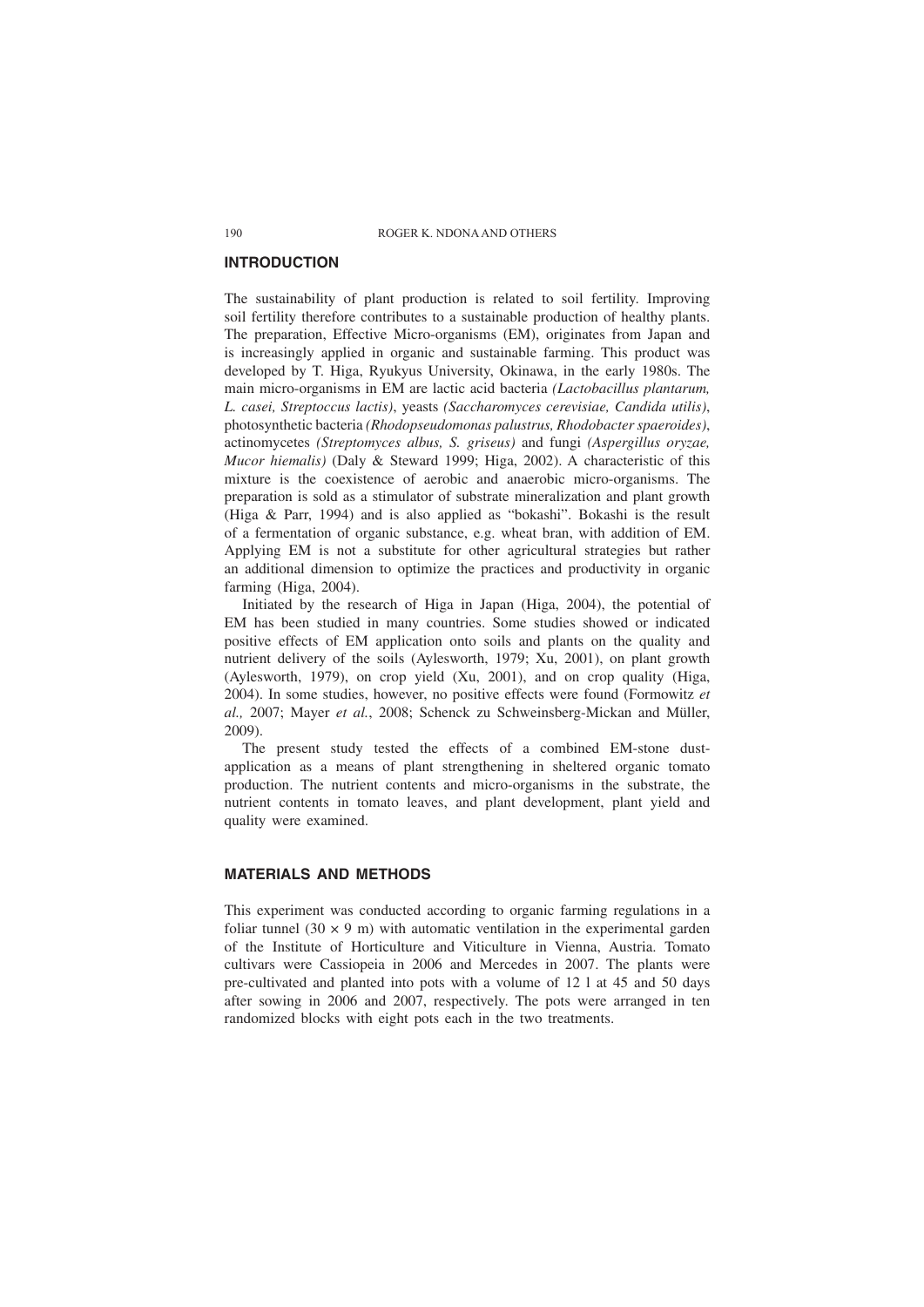Plants were grown in organic potting soil (Edaphos® e-Mix = Edaphos 2 + Mest-Best, an organic fertiliser from rhizinus grist, clay minerals, seaweed and biodynamic preparations) of the company Josef Gerner, Austria. In the combined EM-stone dust-treatment (short: EM treatment), bokashi, i.e. wheat bran fermented with EMa®, was added to the potting soil at a ratio of 13 g  $kg^{-1}$ . In the control treatment, pure potting soil without addition of bokashi composted wheat bran was used as substrate in 2006. In 2007, an equivalent amount of wheat bran compost without addition of EMa® was added to the potting soil in the control treatment. In that year, therefore, the only difference in the substrate between the two treatments was the addition of EMa®.

Plants in the EM treatment were continuously irrigated with irrigation water amended with  $0.33\%$  EMa® in 1.5 l per pot by a hand sprayer each day during the first 31 days after sowing. The untreated control plants were irrigated with EMa®-free tap water. A mixture of EMa®, EM5, EM-FPE, and stone dust (Biolit) was sprayed onto the plants at a concentration of 15.0, 0.3, 0.3 and 1.2 g  $l^{-1}$  water, respectively, every 3 weeks, in total seven times during the growing period. Control plants were watered and sprayed with tap water only.

Nutrient contents of the substrates at the beginning of the experiment after bokashi addition were compared (Table 1). Inorganic N in the substrate, C and N mineralization and microbial biomass were assessed three times after planting (Table 2).

Analysis of total N  $(N_t)$  followed ÖNORM L 1095 (2009). Inorganic N in a 0.01 M CaCl<sub>2</sub> extract was assessed according to ÖNORM L 1091 (2009). Nitrate was measured in a UV-VIS photometer at 210 nm (Navone, 1964) regarding the background of organic substance as a blank, and ammonium based on a colour reaction at 660 nm (Krom, 1980).

Plant available P and K contents in calcium acetate lactate extracts  $(P_{CA}$ and  $K<sub>CA1</sub>$ ) were assessed only in 2007 (ÖNORM L 1087, 2009). The analytical

|                                                                               | 2006                |                     | and 50 (2007) days after sowing<br>2007 |                     |  |
|-------------------------------------------------------------------------------|---------------------|---------------------|-----------------------------------------|---------------------|--|
| <b>Nutrients</b>                                                              | EМ                  | CO                  | EМ                                      | CO                  |  |
| $N_{\rm g}(\%)$<br>$P_{CAL}(\mu g g^{-1})$<br>$K_{CAL}$ (µg g <sup>-1</sup> ) | 1.08<br>834<br>3693 | 1.04<br>850<br>3892 | 0.99<br>871<br>3883                     | 0.95<br>795<br>3901 |  |

TABLE 1 N, P and K contents of the substrates at tomato planting, 45 (2006)

EM: EM-stone dust-treatment; CO: control;  $N_i$ : total N;  $P_{CAL}$ : plant available phosphorus in calcium-acetate-lactate (CAL) extracts.  $K_{CA}$ : plant available potassium in CAL extracts.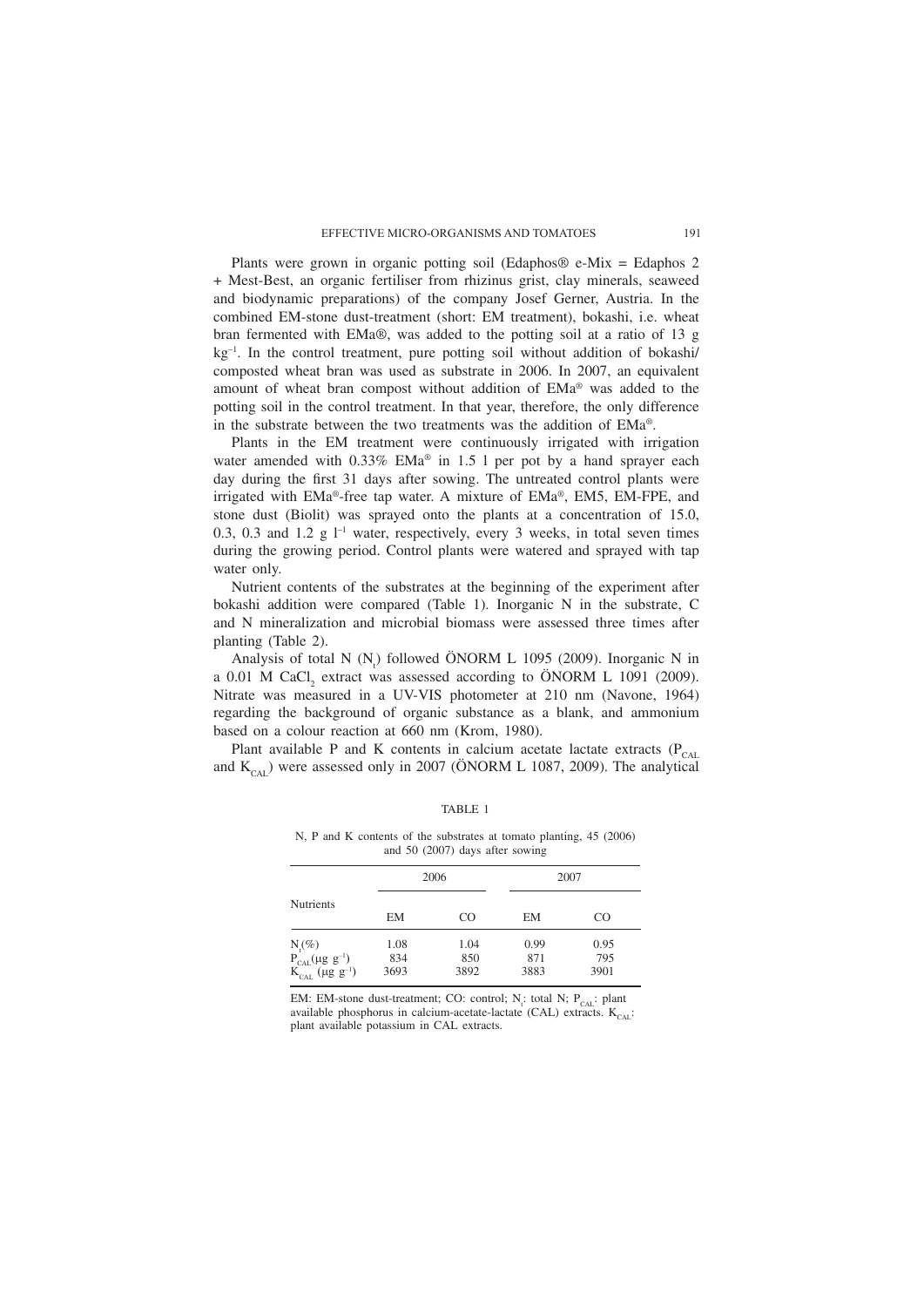|                                                                                                                                                                                                                                                                                                                                    |                                                                                                                                                           |                                                 | Substrate characteristics                                                                                                                                                                                                                                                                                                                                                                                                                                                                                                                                                                                                                                                                                                                                                                                                                                                                                      |                                                                                                                    |                                                |                                                                                                                                                                                                                                                                                                                                                                                                                                                                                       |
|------------------------------------------------------------------------------------------------------------------------------------------------------------------------------------------------------------------------------------------------------------------------------------------------------------------------------------|-----------------------------------------------------------------------------------------------------------------------------------------------------------|-------------------------------------------------|----------------------------------------------------------------------------------------------------------------------------------------------------------------------------------------------------------------------------------------------------------------------------------------------------------------------------------------------------------------------------------------------------------------------------------------------------------------------------------------------------------------------------------------------------------------------------------------------------------------------------------------------------------------------------------------------------------------------------------------------------------------------------------------------------------------------------------------------------------------------------------------------------------------|--------------------------------------------------------------------------------------------------------------------|------------------------------------------------|---------------------------------------------------------------------------------------------------------------------------------------------------------------------------------------------------------------------------------------------------------------------------------------------------------------------------------------------------------------------------------------------------------------------------------------------------------------------------------------|
|                                                                                                                                                                                                                                                                                                                                    |                                                                                                                                                           | EМ                                              | 2006                                                                                                                                                                                                                                                                                                                                                                                                                                                                                                                                                                                                                                                                                                                                                                                                                                                                                                           |                                                                                                                    | 8                                              |                                                                                                                                                                                                                                                                                                                                                                                                                                                                                       |
|                                                                                                                                                                                                                                                                                                                                    | 1st date, 51 d                                                                                                                                            | 2nd date, 70 d                                  | 3rd date, 168 d                                                                                                                                                                                                                                                                                                                                                                                                                                                                                                                                                                                                                                                                                                                                                                                                                                                                                                | 1st date, 51 d                                                                                                     | 2nd date, 70 d                                 | 3rd date, 168 d                                                                                                                                                                                                                                                                                                                                                                                                                                                                       |
| Ammonium-N<br>N mineralization (mg $g^{-1}$ week <sup>-1</sup> )<br>C mineralization (mg $g^{-1}$ week <sup>-1</sup> )<br>Nitrate-N<br>اً<br>مائ<br>$\overline{1}$<br>nitrogen (µg g <sup>-1</sup> )<br>biomass ( $\mu$ g $g^{-1}$ )<br>$K_{\text{CAL}}$ (µg $g^{-1}$ )<br>$P_{\rm{CAL}}$ (Hg $g^{-1}$ )<br>Microbial<br>Inorganic | $60.4 \pm 44.2$ a<br>$364 \pm 12.8$ a<br>$253 \pm 4.8$ a<br>$1.43 \pm 0.1$ a<br>$2112 \pm 25$ a<br>$363 \pm 4$ a<br>$\begin{array}{c} \hline \end{array}$ | $16.2 \pm 3.4$ a<br>$90.3 \pm 13.7$ a<br>I<br>I | $17.1 \pm 6.1$ a<br>$24.4 \pm 3$<br>$\begin{array}{c} \rule{0pt}{2.5ex} \rule{0pt}{2.5ex} \rule{0pt}{2.5ex} \rule{0pt}{2.5ex} \rule{0pt}{2.5ex} \rule{0pt}{2.5ex} \rule{0pt}{2.5ex} \rule{0pt}{2.5ex} \rule{0pt}{2.5ex} \rule{0pt}{2.5ex} \rule{0pt}{2.5ex} \rule{0pt}{2.5ex} \rule{0pt}{2.5ex} \rule{0pt}{2.5ex} \rule{0pt}{2.5ex} \rule{0pt}{2.5ex} \rule{0pt}{2.5ex} \rule{0pt}{2.5ex} \rule{0pt}{2.5ex} \rule{0$<br>$\overline{\phantom{a}}$<br>$\begin{array}{c} \hline \end{array}$<br>L<br>$\begin{array}{c} \rule{0pt}{2.5ex} \rule{0pt}{2.5ex} \rule{0pt}{2.5ex} \rule{0pt}{2.5ex} \rule{0pt}{2.5ex} \rule{0pt}{2.5ex} \rule{0pt}{2.5ex} \rule{0pt}{2.5ex} \rule{0pt}{2.5ex} \rule{0pt}{2.5ex} \rule{0pt}{2.5ex} \rule{0pt}{2.5ex} \rule{0pt}{2.5ex} \rule{0pt}{2.5ex} \rule{0pt}{2.5ex} \rule{0pt}{2.5ex} \rule{0pt}{2.5ex} \rule{0pt}{2.5ex} \rule{0pt}{2.5ex} \rule{0$<br>$\overline{\phantom{a}}$ | $135 \pm 37.6$ a<br>$1901 \pm 19$<br>$1.24 \pm 0.1$ b<br>$33.0 \pm 3.9$ b<br>$244 \pm 7.5$ a<br>8a<br>$338 +$<br>I | $13.1 \pm 4.2$ a<br>$33.4 \pm 3.8$ a<br>I<br>I | $25.3 \pm 2.8$ a<br>$14.4 \pm 5.9$ a<br>$\begin{array}{c} \rule{0pt}{2.5ex} \rule{0pt}{2.5ex} \rule{0pt}{2.5ex} \rule{0pt}{2.5ex} \rule{0pt}{2.5ex} \rule{0pt}{2.5ex} \rule{0pt}{2.5ex} \rule{0pt}{2.5ex} \rule{0pt}{2.5ex} \rule{0pt}{2.5ex} \rule{0pt}{2.5ex} \rule{0pt}{2.5ex} \rule{0pt}{2.5ex} \rule{0pt}{2.5ex} \rule{0pt}{2.5ex} \rule{0pt}{2.5ex} \rule{0pt}{2.5ex} \rule{0pt}{2.5ex} \rule{0pt}{2.5ex} \rule{0$<br>$\mathsf I$<br>I<br>$\begin{array}{c} \hline \end{array}$ |
|                                                                                                                                                                                                                                                                                                                                    |                                                                                                                                                           | EM                                              | 2007                                                                                                                                                                                                                                                                                                                                                                                                                                                                                                                                                                                                                                                                                                                                                                                                                                                                                                           |                                                                                                                    | 8                                              |                                                                                                                                                                                                                                                                                                                                                                                                                                                                                       |
|                                                                                                                                                                                                                                                                                                                                    | 1. Date, 65 d                                                                                                                                             | 2. Date, 96 d                                   | 3. Date, 146 d                                                                                                                                                                                                                                                                                                                                                                                                                                                                                                                                                                                                                                                                                                                                                                                                                                                                                                 | 1. Date, 65 d                                                                                                      | 2. Date, 96 d                                  | 3. Date, 146 d                                                                                                                                                                                                                                                                                                                                                                                                                                                                        |
| N mineralization (mg $g^{-1}$ week <sup>-1</sup> )<br>C mineralization (mg $g^{-1}$ week <sup>-1</sup> )                                                                                                                                                                                                                           | $\begin{array}{c} \end{array}$<br>I                                                                                                                       | $\begin{array}{c} \end{array}$<br>I             | $1.36 \pm 0.3$ a<br>$114 \pm 11.3$ a                                                                                                                                                                                                                                                                                                                                                                                                                                                                                                                                                                                                                                                                                                                                                                                                                                                                           | $\begin{array}{c} \end{array}$<br>I                                                                                | $\begin{array}{c} \hline \end{array}$          | $87.6 \pm 14.6$ b<br>$0.9 \pm 0.9$ b                                                                                                                                                                                                                                                                                                                                                                                                                                                  |
| Inorganic nitrogen ( $\mu$ g $g^{-1}$ )<br>$-$ Ammonium-N<br>$-$ Nitrate-N                                                                                                                                                                                                                                                         | $216 \pm 28.8$ b<br>$18.8 \pm 0.8$ b                                                                                                                      | $142 \pm 77.0$ a<br>$16.0 \pm 10.6$ a           | $13.0 \pm 4.6$ a<br>$42.7 \pm 11.3$ a                                                                                                                                                                                                                                                                                                                                                                                                                                                                                                                                                                                                                                                                                                                                                                                                                                                                          | $647 + 93.3 a$<br>$21.3 \pm 1.6$ a                                                                                 | ± 26.0 a<br>$10.7 \pm 4.3$ a<br>218            | 49.1 $\pm$ 14.0 a<br>$\approx$<br>$12.0 \pm 4.2$                                                                                                                                                                                                                                                                                                                                                                                                                                      |
| Microbial biomass (µg g <sup>-1</sup> )<br>$\begin{array}{c} \mathbf{C} \overset{\mathbf{d}}{=} \mathbf{R} \end{array}$                                                                                                                                                                                                            | $746 \pm 152$ a<br>$235 \pm$                                                                                                                              | Ï                                               | $1200 \pm 144$ a<br>$169 \pm 14$ a                                                                                                                                                                                                                                                                                                                                                                                                                                                                                                                                                                                                                                                                                                                                                                                                                                                                             | $1414 \pm 74$ b<br>161 ± 94 a                                                                                      | I                                              | $1042 \pm 110$ a<br>$126 \pm 88$ b                                                                                                                                                                                                                                                                                                                                                                                                                                                    |
| $K_{CM}$ ( $\mu$ g g <sup>-1)</sup><br>$P_{\text{CAL}}$ ( $\mu$ g $g^{-1}$ )                                                                                                                                                                                                                                                       | $2975 \pm 14.9$ a<br>$\begin{array}{c} 29 \\ 50 \\ 5 \end{array}$<br>$1040 \pm$                                                                           | $326 \pm 8.6 a$<br>$717 \pm 76.6$ a             | $953 \pm 41.3$ a<br>$\approx$<br>$302 \pm 6.9$                                                                                                                                                                                                                                                                                                                                                                                                                                                                                                                                                                                                                                                                                                                                                                                                                                                                 | $3333 \pm 7.81b$<br>$1091 \pm 45.4a$                                                                               | $469 \pm 39.2$ a<br>$332 \pm 8.3$ a            | $606 \pm 44.2$ a<br>$297 \pm 8.7$ a                                                                                                                                                                                                                                                                                                                                                                                                                                                   |
| EM: EM-stone dust-treatment; CO: control; - not determined. Mean value ± standard deviation; mean values at one date with the same letter do not<br>significantly differ (ANOVA, $p < 0.05$ )                                                                                                                                      |                                                                                                                                                           |                                                 |                                                                                                                                                                                                                                                                                                                                                                                                                                                                                                                                                                                                                                                                                                                                                                                                                                                                                                                |                                                                                                                    |                                                |                                                                                                                                                                                                                                                                                                                                                                                                                                                                                       |

TABLE 2

# 192 ROGER K. NDONAAND OTHERS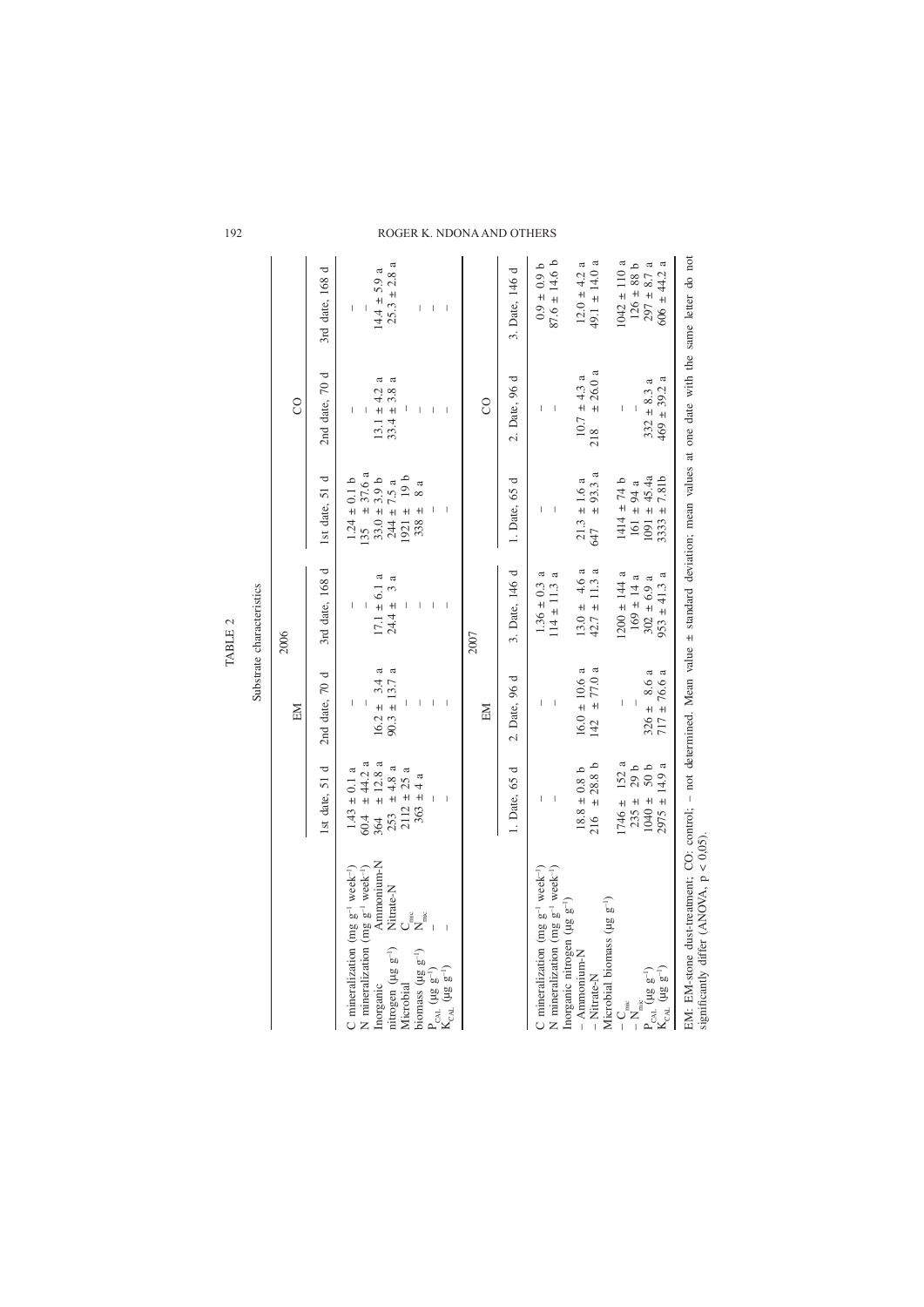procedure was the same as for nutrient contents in plant leaves given below.

C and N mineralization of the substrates were assessed at the first sampling date, 51 days after sowing, in 2006, and at the third date, 146 day after sowing, in 2007. N mineralization was estimated in vitro according to a standardized procedure (Kandeler, 1993). Soil samples (1–3 g) were covered with water and incubated anaerobically for 7 days at 40°C. Ammonium was measured as described above. The difference in ammonium contents between incubated samples and non-incubated control samples is a measure for N mineralization. C mineralization was measured according to Jäggi (1976). The substrate samples were incubated in a sealed vessel for seven days. The  $CO_2$  evolved was trapped in NaOH and quantified by titration.

Microbial biomass carbon and nitrogen in the substrate were assessed by the chloroform fumigation extraction method (Brookes *et al*., 1985; Vance *et al*., 1987) at the first sampling date in 2006 and at the first and third sampling dates in 2007. C and N extracted with  $0.5$  M  $K_2SO_4$  solution from fumigated and non-fumigated samples were analysed by a Dimatoc 100 TOC-TNb analyzer.

Nutrients in plant leaves were analysed at two dates in 2007: 1. in fully developed leaves at the beginning of flowering, 96 days after sowing, 2. at full insemination, 128 days after sowing. N content in leaves was measured by Kjeldahl digestion. The other nutrients (P, K, Mg, Ca, Fe, Mn, Cu und Zn) were extracted with a mixed acid (10 parts  $HNO_3$ , 1 part  $H_2SO_4$ , 0.5 parts HClO4 ) from the dried leaves. P was measured on a photometer at 436 nm (Gericke and Kurmies, 1952). The other elements were measured on an atom absorption spectrometer.

To determine the germination rate, the appearance of seed leaves was counted on 125 seeds per treatment each day during the first 21 days after sowing. When the first fruits started ripening, all marketable and mature fruits were harvested two times a week, counted and weighed in each repetition plot (balance Präzisa, Zurich, Switzerland). Tomato quality was classified according to various characteristics. Tomatoes were divided into two commercial categories: class extra (= tomato of the highest quality, with typical varietal form and appearance, free from greenbacks with very slight superficial skin defects) and class 1 (= tomato of medium quality, with healed cracks and visible green collar and patches or unusual form). Unmarketable fruits were also counted and classified in different categories of damage. The average fruit weight was calculated by dividing the weight of all harvested marketable fruits by the number of fruits.

Results of the two years were separately analysed statistically in an ANOVA. The two factors treatment and block were tested. The homogeneity of variance of the residuals was tested and fulfilled.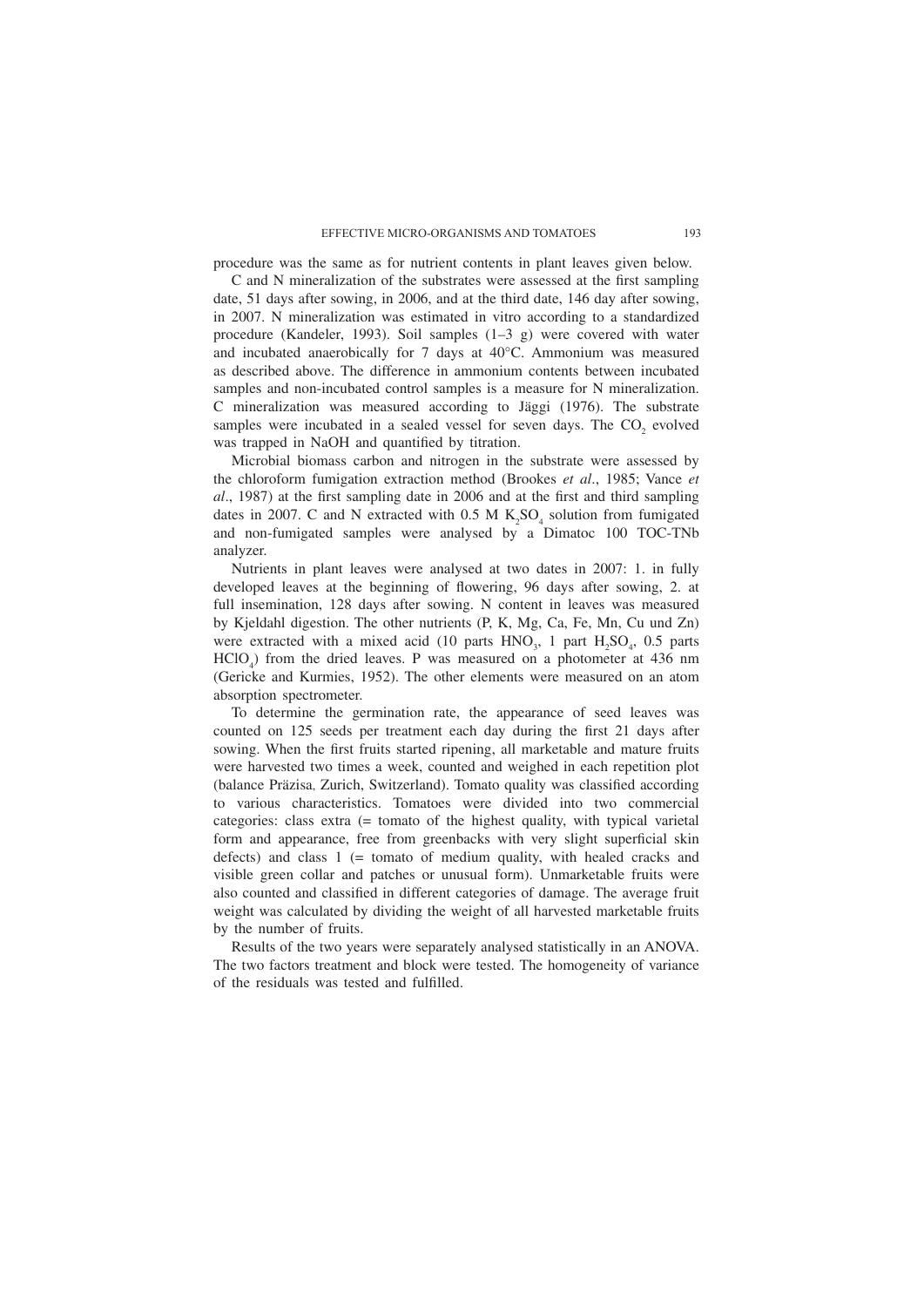### 194 ROGER K. NDONAAND OTHERS

# **RESULTS**

#### **Nitrogen, phosphorus and potassium in the substrate before sowing**

The contents of  $N_t$ ,  $P_{CAL}$  and  $K_{CAL}$  in the substrate did not differ clearly between treatments in either year (Table 1). No statistical test was applied here because substrates were not replicated. Only  $P_{CAL}$  contents in the EM treatment were slightly higher than those of the control treatment in 2007. Wheat bran had been added to both treatments in that year and cannot account for any differences in nutrient contents.

#### **Inorganic nitrogen in the substrate**

Inorganic N in the substrate was measured at three dates (Table 2). In both years, a significant treatment effect was found only at the first date. The ammonium content was significantly higher in the EM treatment in 2006 due to the EM bokashi addition to the potting soil (Table 2). In 2007, when wheat bran compost was added to the control treatment, the inorganic N content, mainly nitrate content, was significantly lower in the EM treatment (Table 2).

#### **Carbon and nitrogen mineralization in the substrates**

C mineralization was significantly higher in the EM treatment than in the control in both years ( $p < 0.05$ ) (Table 2). N mineralization rates on average did not differ significantly between the EM treatment and the control in 2006, significant differences being difficult to demonstrate owing to high and varying ammonium contents (Table 2). In 2007, N mineralization was enhanced at 146 days after sowing in the EM treatment. This result and lower inorganic N contents in the EM treatment at the beginning of the experiment (Table 2) indicate a retarded N release upon EM bokashi addition to the substrate compared to the control where wheat bran compost was added.

# **Microbial carbon and nitrogen**

In 2006, microbial C contents were significantly higher in the EM treatment, whereas microbial N contents did not differ significantly. In 2007, both microbial C and N were significantly increased in the EM treatment at the first date, whereas only microbial N was increased at the third date (Table 2).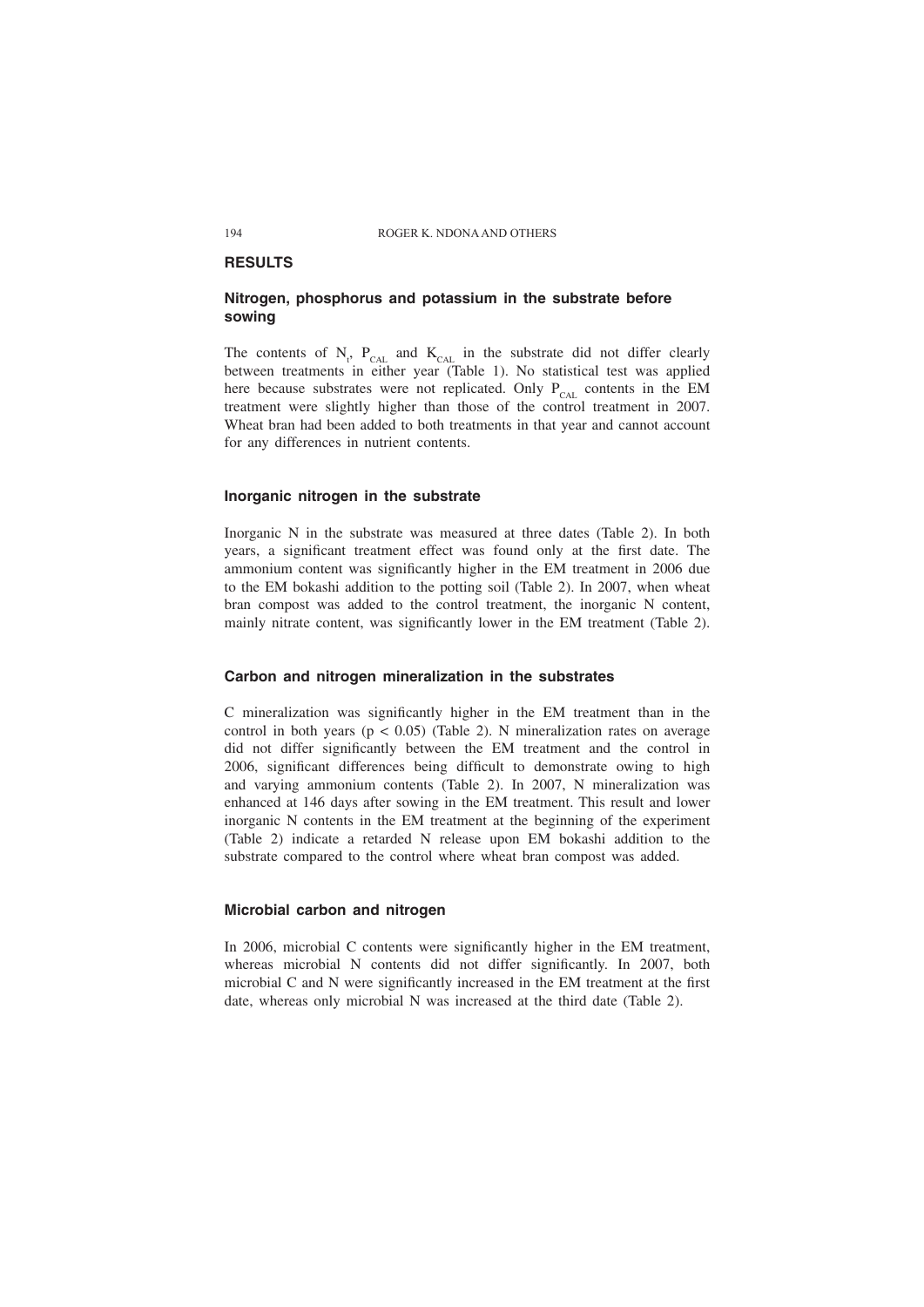### **Plant available phosphorus and potassium**

Contents of plant available  $P_{CAL}$  and  $K_{CAL}$  in the substrate were assessed at the three main dates in 2007.  $P_{CAL}$  was lower at the first,  $K_{CAL}$  at the first and second date in the EM treatment (Table 2).

#### **Germination**

In both years, plants germinated earlier and seeds germinated at a higher rate in the EM treatment (Figure 1).

#### **Mineral element contents in tomato leaves**

N, P and K contents in tomato leaves were lower and Fe contents were higher in the EM treatment at the first assessment date in 2007. At the second date, N, P and K contents no longer differed, whereas Fe and Mn contents were higher in the EM treatment (Table 3).

# **Fruit yield and quality**

The fruit yield was higher in the EM treatment  $(P < 0.05)$  in 2007 (Table 4). In 2006, yield did not differ significantly. In both years the percentage of fruits in the best quality class extra was significantly increased in the EM treatment, whereas the average fruit weight of all harvested fruits did not differ between the treatments. In 2007, the percentage of damaged fruits affected by blossom-

Mineral nutrient contents in tomato leaves in 2007. 96 days after sowing 128 days after sowing EM CO EM CO N (%) 21.2 ± 1.8 a 27.1 ± 0.7 b 12.4 ± 0.6 a 13.4 ± 1.3 a<br>P (%) 0.07 ± 0.01 a 0.08 ± 0.01 b 0.00 ± 0.00 a 0.00 ± 0.00 a P (%) 0.07  $\pm$  0.01 a 0.08  $\pm$  0.01 b K (%) 3.6  $\pm$  0.3 a 3.93  $\pm$  0.19 b 1.59  $\pm$  0.11 a 1.80  $\pm$  0.26 a Mg (%)  $0.1 \pm 0.02$  a  $0.14 \pm 0.02$  a  $0.06 \pm 0.01$  a  $0.06 \pm 0.00$  a<br>Ca (%)  $0.42 \pm 0.03$  a  $0.42 \pm 0.01$  a  $0.40 \pm 0.01$  a  $0.41 \pm 0.04$  a  $0.42 \pm 0.03$  a  $0.42 \pm 0.01$  a  $0.40 \pm 0.01$  a  $0.41 \pm 0.04$  a<br>  $840 \pm 93$  a  $183 \pm 21$  b  $977 \pm 126$  a  $318 \pm 163$  b Fe (µg g<sup>-1</sup>)  $840 \pm 93$  a  $183 \pm 21$  b  $977 \pm 126$  a<br>Mn (µg g<sup>-1</sup>)  $56.6 \pm 8.1$  a  $47.4 \pm 8.2$  a  $58.3 \pm 4.6$  a Mn ( $\mu$ g g<sup>-1</sup>) 56.6 ± 8.1 a<br>Cu ( $\mu$ g g<sup>-1</sup>) 30.4 ± 7.3 a<br>32.5 ± 8.9 a<br>32.5 ± 8.9 a<br>32.5 ± 3.8 a<br>32.5 ± 3.8 a<br>32.5 ± 3.8 a<br>3.8 ± 0.6 a<br>32.7 ± 0.7 a  $30.4 \pm 7.3$  a  $32.5 \pm 8.9$  a  $23.8 \pm 0.6$  a  $23.7 \pm 0.7$  a<br>  $67.5 \pm 5.2$  a  $63.2 \pm 3.2$  a  $22.4 \pm 2.1$  a  $27.9 \pm 1.6$  a Zn ( $\mu$ g g<sup>-1</sup>) 67.5  $\pm$  5.2 a 63.2  $\pm$  3.2 a 22.4  $\pm$  2.1 a

TABLE 3

EM: EM-stone dust-treatment; CO: control;  $-$  not determined. Mean value  $\pm$  standard deviation; mean values at one date with the same letter do not significantly differ (ANOVA,  $p < 0.05$ ).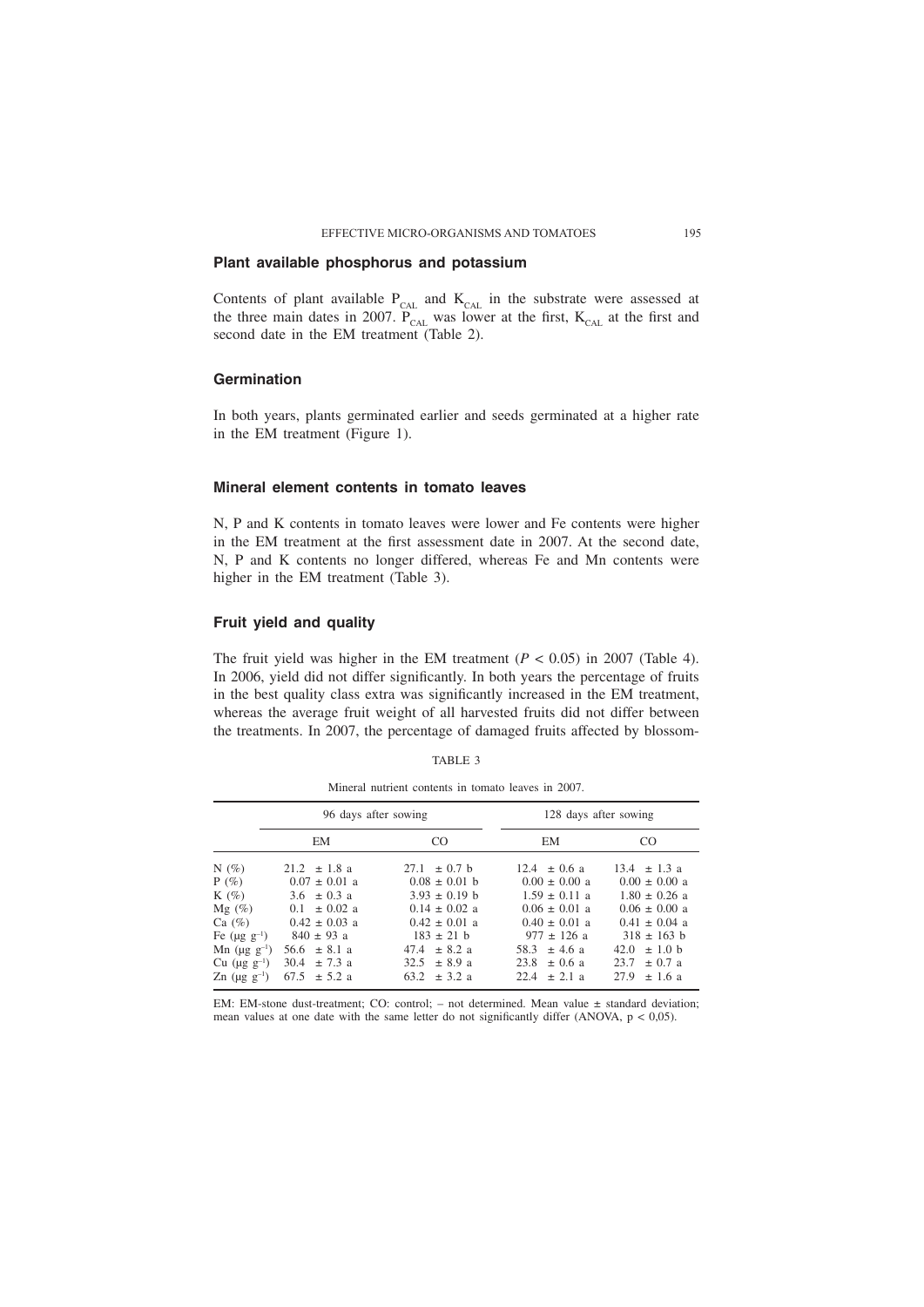

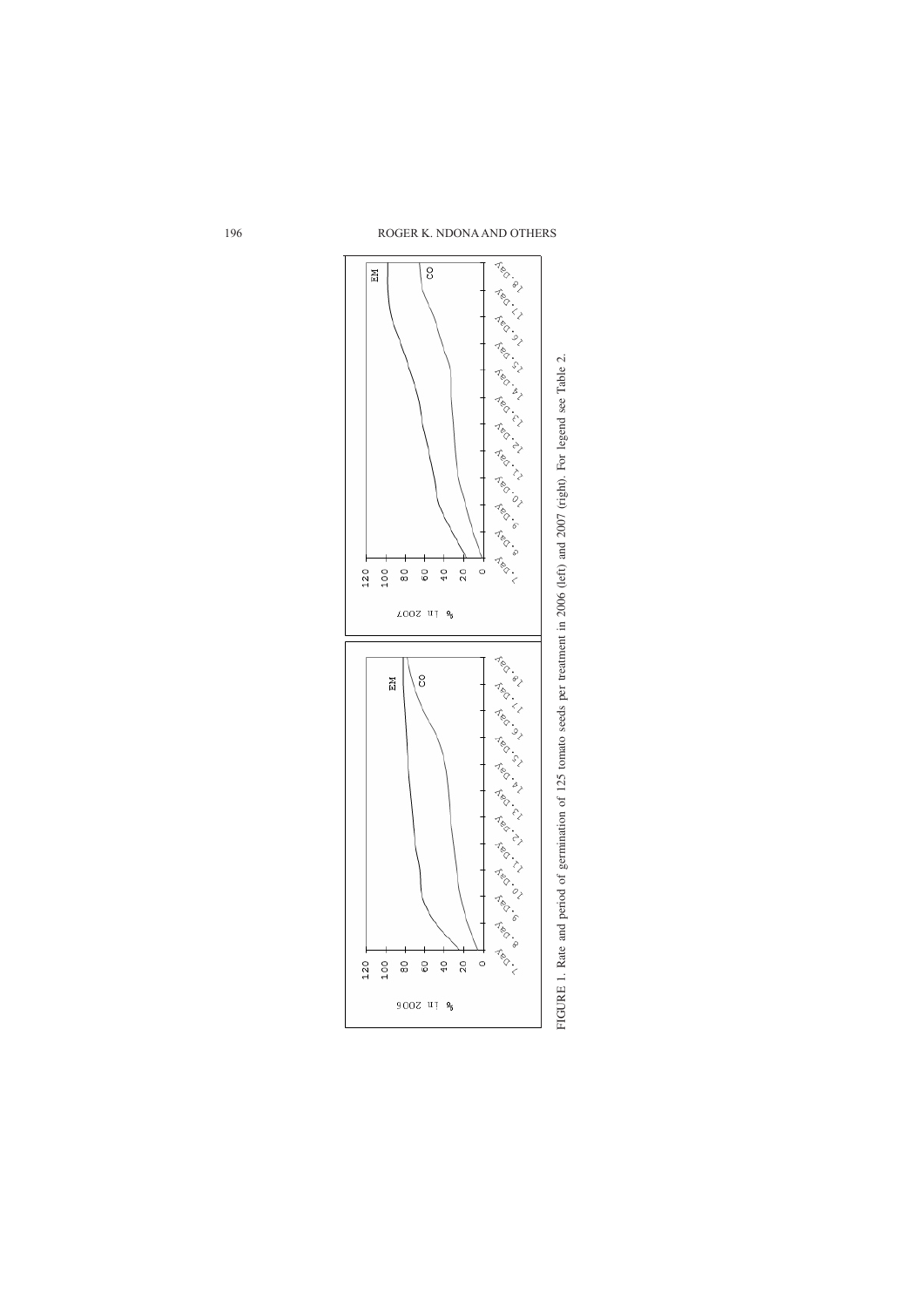| н |  |
|---|--|
|   |  |

Yield and quality classes of tomatoes at harvest.

|                                                                                                 | 2006                                                       |                                                            | 2007                                                       |                                                                    |
|-------------------------------------------------------------------------------------------------|------------------------------------------------------------|------------------------------------------------------------|------------------------------------------------------------|--------------------------------------------------------------------|
|                                                                                                 | EM                                                         | C <sub>O</sub>                                             | EM                                                         | <sub>CO</sub>                                                      |
| Total weight of<br>healthy fruits<br>$(g \text{ per plant})$                                    | $6630 \pm 479$ a                                           | $5889 \pm 1009$ b                                          | $3107 \pm 281$ a                                           | $2243 \pm 190$ b                                                   |
| Quality class extra $(\%)$<br>Quality class $1 \ (\%)$<br>Number of healthy<br>fruits per plant | $75.0 \pm 18.3$ a<br>$25.1 \pm 19.1$ b<br>$59.4 \pm 4.3$ a | $44.8 \pm 21.7$ b<br>$55.2 \pm 88.1$ a<br>$56.8 \pm 5.7$ h | $65.6 \pm 20.2$ a<br>$34.4 \pm 22.3$ h<br>$30.2 \pm 2.5$ a | $54.2 \pm 28.2$ b<br>$45.8 \pm 25.2$ a<br>$23.5 \pm 1.4 \text{ h}$ |
| Average fruit<br>weight of all<br>harvested fruits<br>$(g$ per fruit)                           | $141 \pm 12.4$ a                                           | $135 \pm 32.0$ a                                           | $103 \pm 15.7$ a                                           | $95.6 \pm 21.4$ a                                                  |

EM: EM-stone dust-treatment; CO: control; – not determined. Mean value ± standard deviation; mean values at one date with the same letter do not significantly differ (ANOVA,  $p < 0.05$ ).

end rot, a physiological disorder due to calcium deficiency, was significantly higher on the untreated plants (Figure 2).

# **DISCUSSION AND CONCLUSIONS**

The effect of a combined EM-stone dust-application on yield, nutrient content and quality of tomato plants in sheltered cultivation was tested. The EM treatment can, on the one hand, alter the nutrient availability in the substrate by the addition of EM bokashi. On the other hand, watering with EM solution and spraying with EM-stone dust-suspension can supply the plants with metabolic substances from EM and nutrients from the stone dust. Both possible effects were evaluated.

# **EM effect on nutrient availability**

The amount of EM bokashi or wheat bran compost added to the potting soil (13 g kg–1) was moderate. Adding EM bokashi did not increase the contents of  $N_t$ ,  $P_{CAL}$  or  $K_{CAL}$  in the substrate at the beginning of the experiment in 2006 (Table 1). Only inorganic N contents were increased (Table 2). Adding wheat bran compost in the control treatment also did not increase  $N_t$ ,  $P_{CAL}$  or  $K_{CAL}$ contents in the substrate at the beginning of the experiment in 2007 compared with the control without compost addition in 2006. Inorganic N contents at the first date were likewise increased. Accordingly, both EM bokashi and wheat bran compost functioned as fertilizers with a high N, and a low P and K availability.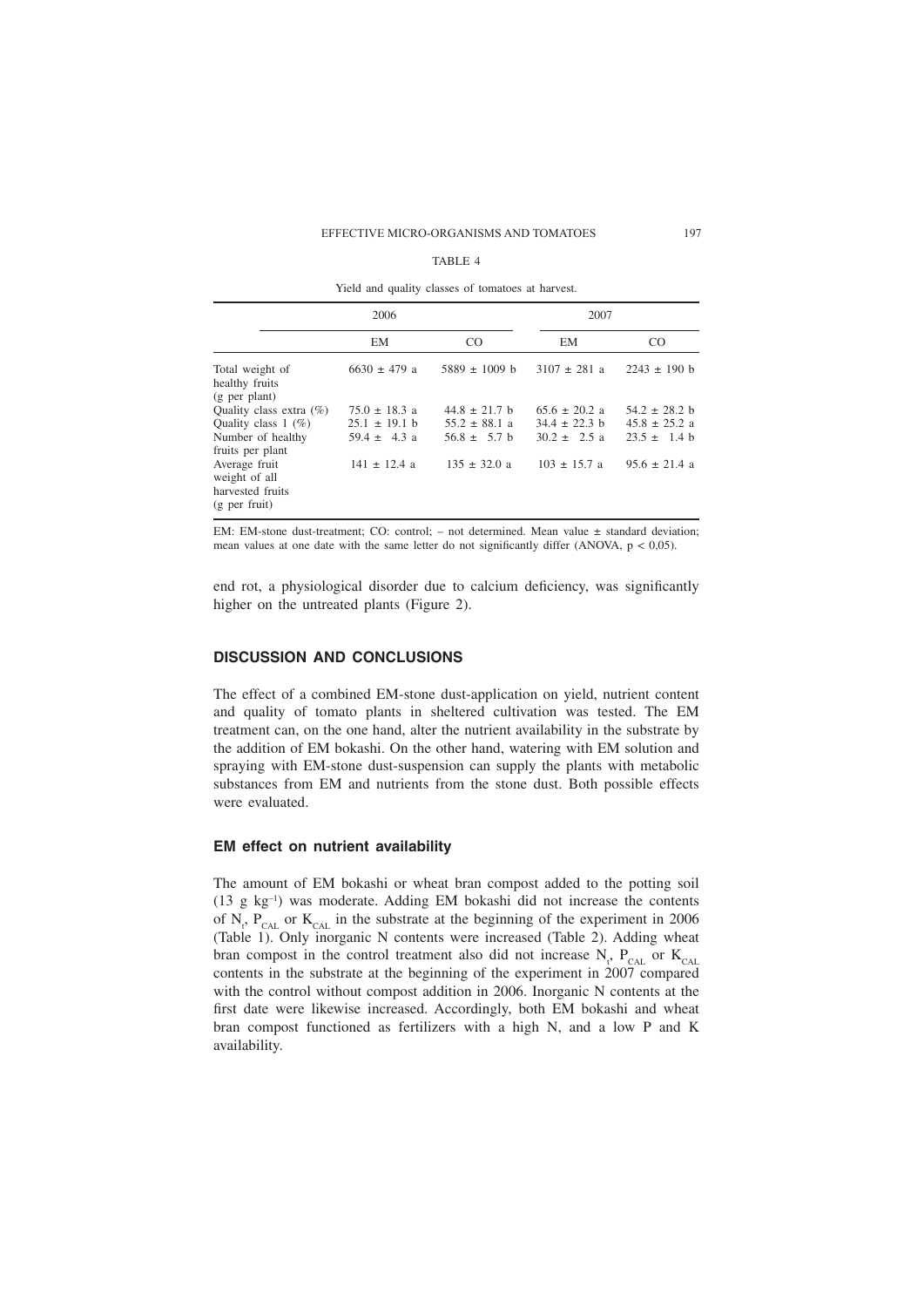

FIGURE 2. Fruits affected by blossom-end rot and paring disruption in % of all fruits in 2007. For legend see Table 2. s: treatment effect significant ( $p < 0.05$ ); ns: treatment effect not significant. Boxes represent 50 % percentiles, bars represent 25% and 75% percentiles.

As a result of EM bokashi addition, ammonium contents, C mineralization rate and microbial biomass were enhanced compared with the control without compost addition at the first date in 2006 (Table 2). This reflects a high substrate turnover rate by a larger microbial biomass in the EM treatment at this date. In 2007, inorganic N and  $P_{CAL}$  contents decreased and microbial C and N in the EM treatment increased compared with the control (wheat bran compost added) at the first date, and C and N mineralization rates increased at the third date (Table 2). This indicates a larger and more active microbial population in the EM treatment, clearly temporarily immobilizing N and P. The microbial inoculum in the compost therefore affected the nutrient turnover and availability in the substrate. Yamada & Xu (2000) also reported effects of an EM inoculation of organic fertilizers on the quality of fermented products. A significant positive effect of EM on plant production has been found only or mainly when EM was applied in combination with organic substances like crop residues or farmyard manure (Cho *et al.,* 1999, Hussain *et al.*, 1999, Khaliq *et al.*, 2006). EM treatment increased the efficiency of nutrient supply by organic and mineral fertilizers (Khaliq *et al.*, 2006). Nishio (1995) concluded that vegetables fertilized with bokashi needed the same amount of nitrogen as when they were given chemical fertilizers. This implies an availability of nitrogen in bokashi equivalent to that in mineral fertilizer. Schenck zu Schweinsberg-Mickan & Müller (2009), on the contrary, found no effect of EM application on nitrogen mineralization rates and a suppressive effect on soil microbial biomass in a pot experiment.

The above-mentioned enhanced activity of an increased microbial biomass after EM bokashi was added to the substrate in 2007 reduced the plant availability of main nutrients temporarily. This is reflected by reduced contents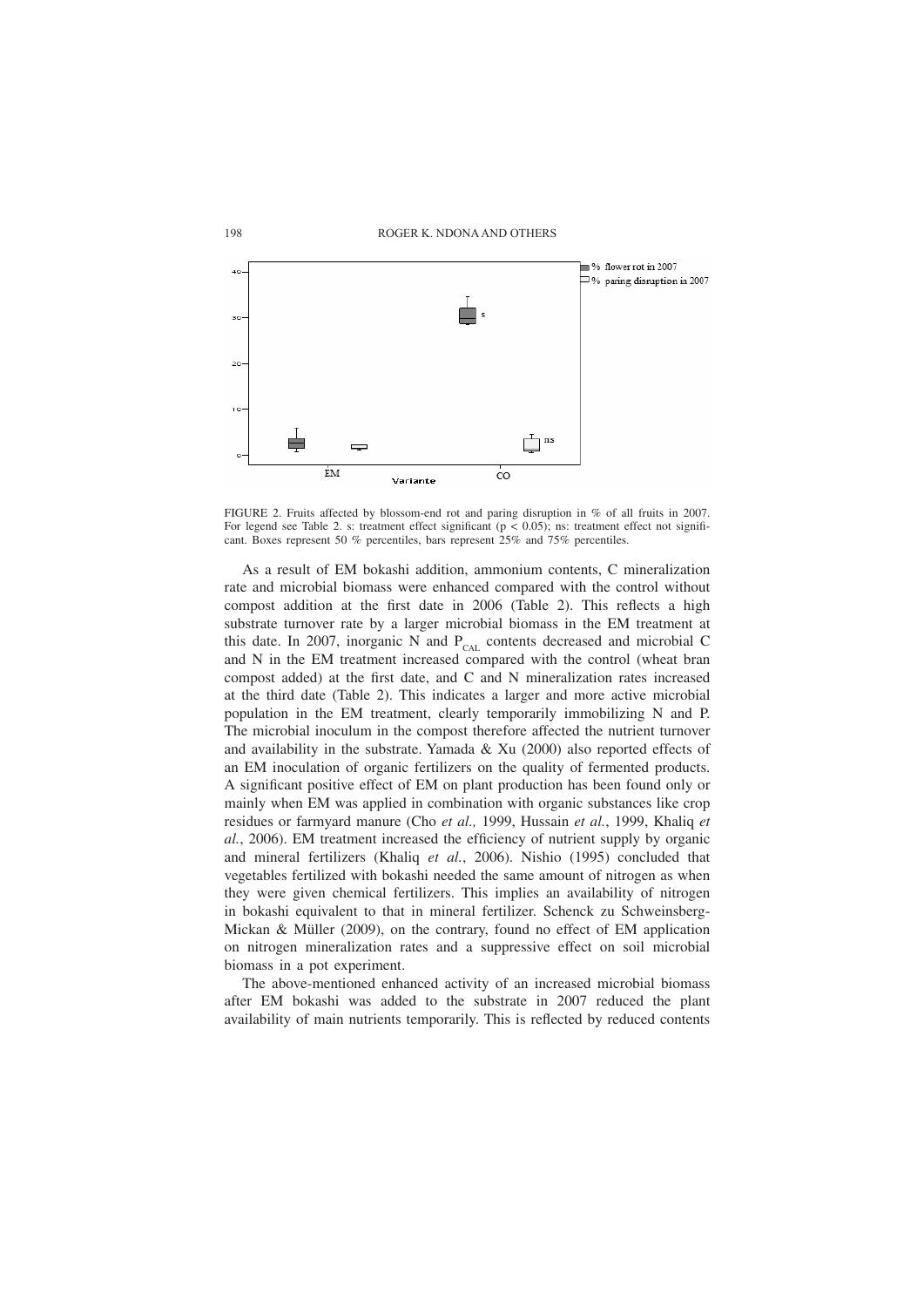of N, P, and K in tomato leaves at 96 days after sowing (Table 3). This effect did not last until the next assessment at 128 days after sowing (Table 3). The temporarily reduced nutrient (mainly N) availability and uptake by the plants in this study, however, was not disadvantageous. An abundant N supply can increase the susceptibility to bacterial and fungal diseases (Mengel, 1991). The enhanced N mineralization rate at a later stage (in 2007: 146 days after planting, Table 2) signifies a more evenly distributed N delivery in the EM treatment.

Other studies reported increased nutrient contents upon EM treatment in bananas (Formowitz *et al*. 2007), rice and wheat (Tahir *et al.*, 1999) and sugar maize (Xu, 2001), but not a temporally reduced nutrient availability. Positive EM effects on nutrient uptake were related to an enhanced root growth of EMtreated plants (Xu, 2001). An enhanced colonization by mycorrhiza in EMtreated plants (Rukhsana *et al.*, 1999) can help improve nutrient uptake. Root growth and mycorrhizal colonization were not assessed in this study.

Micro-nutrient contents of the leaves were assessed in 2007. The Fe and Mn contents were higher in the EM treatment (Table 3). Although an increased uptake from the EM bokashi treated substrate cannot be excluded, presumably the EM-stone dust-suspension sprayed onto the leaves was the main cause. Stone dust contains micro-nutrients like Fe and Mn. The application together with EM, which, among other substances, produces organic acids like lactic acid, can promote the release and uptake of these nutrients by leaves.

# **EM effect on plant yield and quality**

Plant yield on average was increased. In 2006, when no wheat bran was added to the control, the resulting difference in the amount of supplied nutrients is the main cause of any effects on yield and nutrient availability. In 2007, however, nutrient in the substrates did not differ. Still, differences in nutrient release and availability occurred that were clearly favourable in the EM treatment. In line with this result, Jenkins and Daly (2005) found a furthered plant development only with EM bokashi treatment, not for bokashi without EM. Other studies also showed positive yield effects of EM treatment in maize (Marambe *et al.*, 1999: EM sprayed; Daly & Steward 1999: EM plus molasses; Xu, 2001: EM plus bokashi), beans (Sangakkara *et al.,* 2008: EM plus cattle manure), onions (Chamberlain *et al.*, 1999; Daly & Steward, 1999: EM plus molasses) and tomato (Xu *et al.*, 2000a: EM plus bokashi). Mayer *et al.* (2008) and Schenck zu Schweinsberg-Mickan & Müller (2009), however, found no effect on plant growth in a field experiment with potato and in a pot experiment with *Lolium perenne*, respectively.

Plant quality, i.e. the percentage of fruits in quality class extra, was improved in the EM treatment in both years (Table 4). Xu *et al*. (2000a), for example,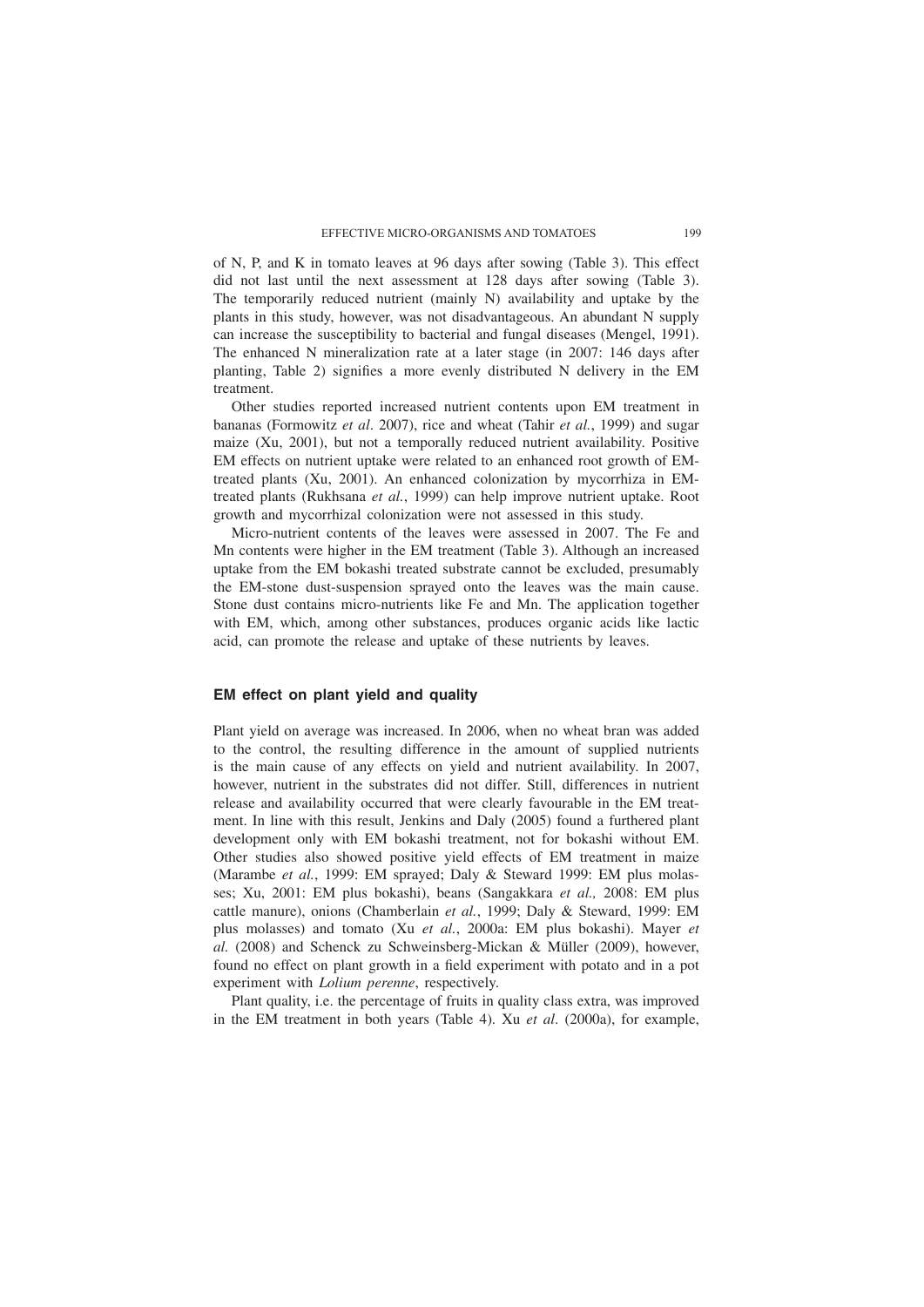found higher vitamin C contents in EM-treated tomatoes. In total, plant health was better in the EM treatment, as related to the number of healthy fruits and the percentage of fruits with blossom-end rot (Figure 2). The latter can be related to a less abundant N supply along with increased Fe and Mn contents of plant leaves during plant youth compared to the control, because micronutrient deficiency favours blossom-end rot (Oehmichen, 1983; Vogel, 1996; Bedlan, 1999).

Beyond the already mentioned positive effects involving a more evenly distributed N and P supply, an improved supply with Fe and Mn, and a possibly enhanced root growth, the observed positive effect of the EM treatment on yield, plant quality and health can have additional causes. EM solutions contain bioactive substances. Borgen (1998), for example, found an equally reducing effect of living and autoclaved EM solutions against common bunt (*Tilletia tritici*) and interpreted this as an effect of metabolic substances in the EM solution, e.g. lactic acid. Xu *et al.* (2000b) found an EM effect on stomatal response in maize and interpreted this as an effect of bioactive substances produced by EM. Therefore, a missing effect of a treatment with living EM versus a sterilized, autoclaved control cannot be interpreted as proof of an ineffectiveness of EM treatment.

EM treatment can also affect the physico-chemical traits of the soil or substrate. It can reduce crusting and improve aggregation and drainage, changing overall the biological equilibrium and the living conditions of pathogens (Tokeshi *et al.,* 1997). To what extent this effect was significant in our study cannot be deduced from our results. In studies with successful results after EM application, the importance of a systemic EM application is emphasized, i.e. application via compost/bokashi, via the soil, and via a direct treatment of the plant at the same time (Cho *et al*. 1998), over a long period of time and a sufficiently large area (Marambe *et al.,* 1998; Sangakkara *et al.*, 2000). This leads to the assumption that EM have to establish in the soil plant system and then unfold their effects through several mutually supporting pathways. This may also explain why EM effects are more frequently found under applied, field-level conditions than in exact scientific trials that usually test only single factors in smaller-scale experiments. A colonization of the rhizosphere and the plants with EM as endophytes seems likely but has not yet been tested.

Adding EM bokashi to the potting soil stimulated the microbial population and activity in the substrate compared with a control without bokashi addition or a control with an addition of wheat bran compost without EM. This enhanced microbial activity temporarily reduced plant availability of the main nutrients N, P and K. The combined EM application by addition of EM to the substrate as bokashi, by watering the plants and by spraying them with EMstone dust-suspension increased the yield and improved the health of tomato plants. More research is required to determine the mechanisms by which EM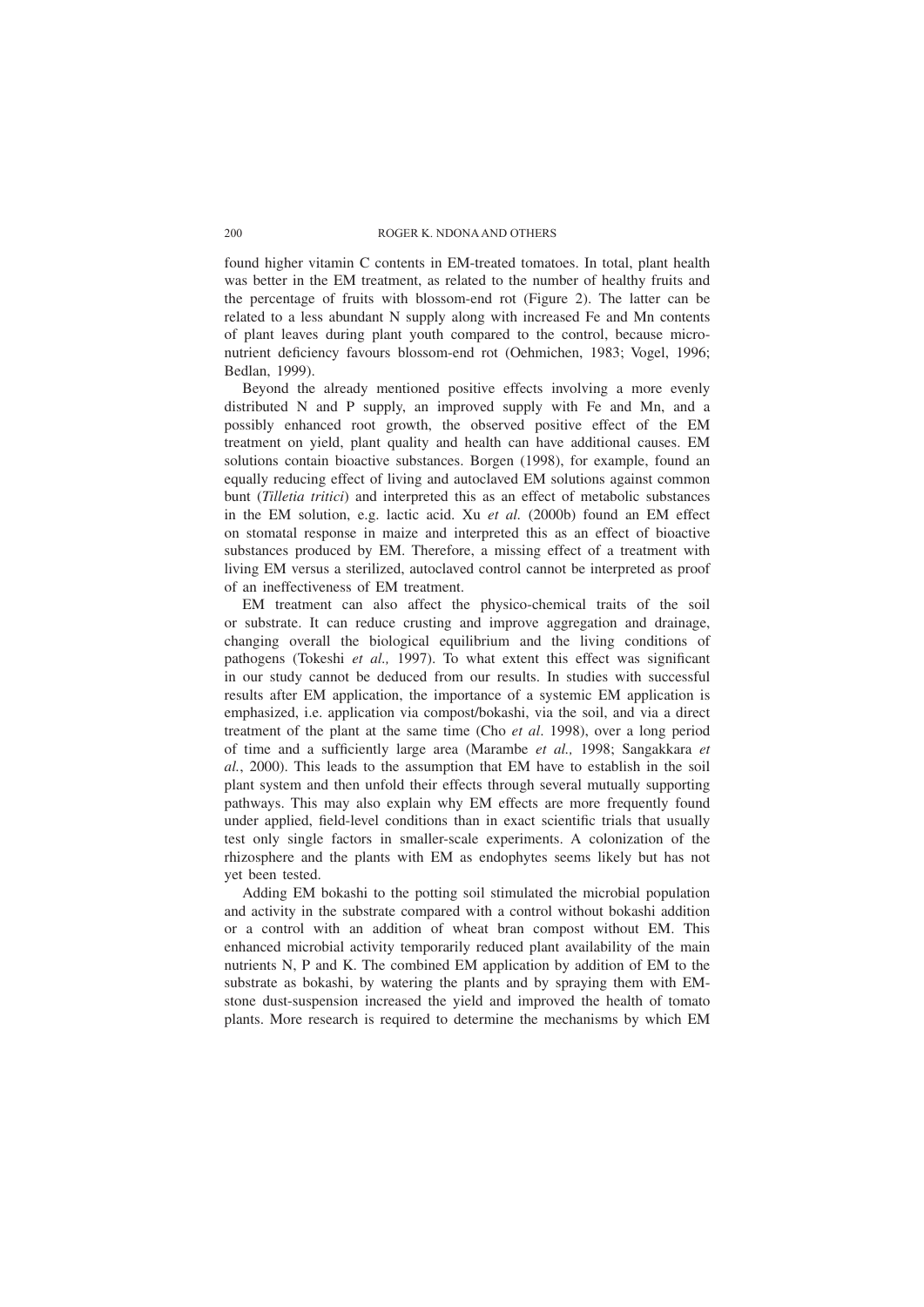influence plant growth and health, including the mineralization of nutrients from the stone dust that was applied together with EM.

#### **ACKNOWLEGEMENT**

We thank Andreas Lössl, Department of Applied Plant Sciences and Plant Biotechnology, for analysis of nutrient contents in tomato leaves. This study was supported by Multikraft®, Austria.

#### **References**

Aylesworth, T.G. (1979). *Die Welt der Mikroben.* Österreichischer Bundesverlag; Wien, Austria. Bedlan, G. (1999). *Gemüsekrankheiten*. Österreichischer Agrarverlag; Klosterneuburg, Austria.

- Borgen, A. (1998). Effect of seed treatments with EM in control of common bunt (*Tilletia tritici*) in wheat. In *Fifth International Conference on Kyusei Nature Farming,* (Y.D.A. Senanayake & U.R. Sangakkara, eds.), pp. 201–206. APNAN; Bangkok, Thailand.
- Brookes, P.C., Landman, A., Pruden, G. & Jenkinson, D.S. (1985). Chloroform fumigation and the release of soil nitrogen: A rapid direct extraction method to measure microbial nitrogen in soil. *Soil Biology and Biochemistry*, **17**, 837–842.
- Chamberlain, T.P., Daly, M.J. & Merfield, C.N. (1998). Utilisation of effective microorganisms in commercial organic agriculture – a case study from New Zealand. In *Fifth International Conference on Kyusei Nature Farming,* (Y.D.A. Senanayake & U.R. Sangakkara, eds.), pp. 120–130. APNAN; Bangkok, Thailand.
- Cho, C.M., Senanayake, Y.D.A. & Sangakkara, U.R. (1998). EM nature farming technology; research and extension activities in Myanmar. In *Fifth International Conference on Kyusei Nature Farming,* (Y.D.A. Senanayake & U.R. Sangakkara, eds.), pp. 263–280. APNAN; Bangkok, Thailand.
- Daly, M.J. & Stewart, D.P.C. (1999). Influence of "effective microorganisms" (EM) on vegetable production and carbon mineralization – a preliminary investigation. *Journal of Sustainable Agriculture,* **14,** 15–25.
- Formowitz, B., Elango, F., Okumoto, S., Müller, T. & Buerkert, A. (2007). The role of "effective microorganisms" in the composting of banana (*Musa* sp*.)* residues. *Journal of Plant Nutrition and Soil Science,* **170**, 649–656.
- Gericke, S. & Kurmies, B. (1952) Die kolorimetrische Phosphorbestimmung mit Ammonium-Vanadat-Molybdat und ihre Anwendung in der Pflanzenanalyse. *Zeitschrift für Pflanzenernährung, Düngung, Bodenkunde,* **59**, 235–247.
- Higa, T. (2002). *Eine Revolution zur Rettung der Erde: mit Effektiven Mikroorganismen (EM) die Probleme unserer Welt lösen*. 3. Aufl.– OLV Organischer Landbau–Verlag; Xanten, Germany.
- Higa, T. (2004). Effective microorganisms A new dimension for nature farming. In *Proceedings of the 2nd International Nature Farming Conference* (J.F. Parr, S.B. Hornick, & M.E. Simpson, eds.), pp. 20–22. U.S. Department of Agriculture; Washington, D.C, U.S.A.
- Higa, T. & Parr, J.F. (1994). *Benefical and Effective Microorganisms for a Sustainable Agriculture and Environment.* INFRC (International Nature Farming Research Center); Atami, Japan.
- Hussain, T., Javaid, T., Parr, J.F., Jilani, G. & Haq, M.A. (1999). Rice and wheat production in Pakistan with effective microorganisms. *American Journal of Alternative Agriculture,* **14**, 30–36.
- Jäggi, W. (1976). Die Bestimmung der CO<sub>2</sub>-Bildung als Maß der bodenbiologischen Aktivität. *Schweizerische landwirtschaftliche Forschung,* **15**, 371–380.
- Jenkins, T.A. & Daly, M. (2005). Solid fermented material (bokahsi) as a biofertilizer for potting media using effective microorganisms. In *Researching Sustainable Systems.* First International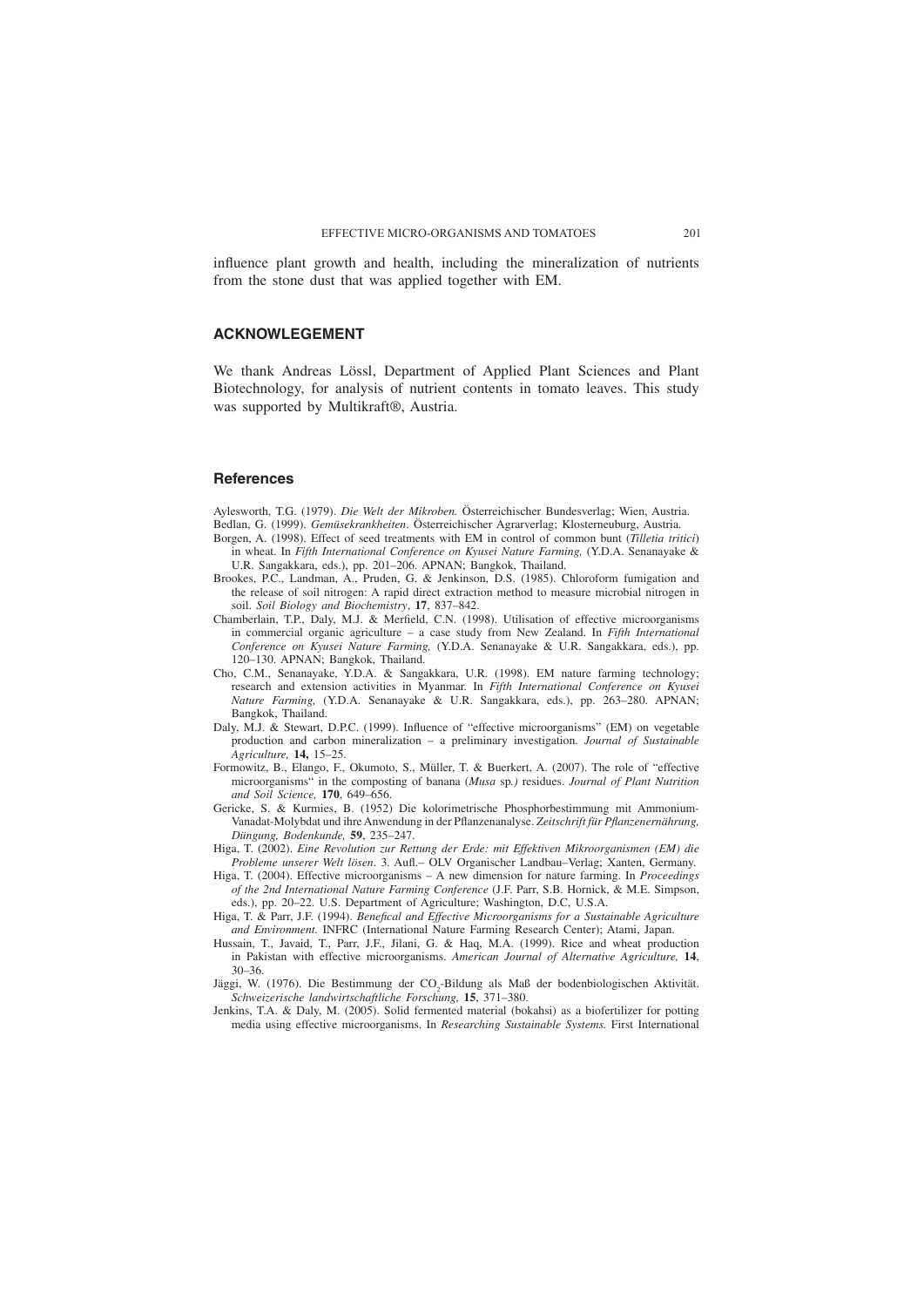Conference of the International Society for Organic Agriculture Research (ISOFAR), (U. Köpke, U. Niggli, D. Neuhoff, P.S. Cornish, W. Lockeretz & H. Willer, eds.), pp. 66–69. ISOFAR; Bonn, Germany.

- Kandeler, E. (1993). Bestimmung der N-Mineralisation im anaeroben Brutversuch. In *Bodenbiologische Arbeitsmethoden* (F. Schinner, R. Öhlinger, E. Kandeler, & R. Margesin, eds.), pp. 160–161. 2. Auflage. Springer Verlag; Berlin, Germany.
- Khaliq, A., Abbasi, M.K. & Hussain, T. (2006). Effects of integrated use of organic and inorganic nutrient sources with effective microorganisms (EM) on seed cotton yield in Pakistan. *Bioresource Technology,* **97**, 967–972.
- Krom, M.D. (1980). Spectrophotometric determination of ammonia. A study of a modified Berthelot reaction using salicylate and dichlorisocyanurate. *The Analyst,* **105**, 305–316.
- Marambe, B., Sangakkara, U.R. & Senanayake, Y.D.A. (1998). Impact of effective microorganisms on dry matter partitioning in maize (*Zea mays* L.). In *Fifth International Conference on Kyusei Nature Farming,* (Y.D.A. Senanayake & U.R. Sangakkara, eds.), pp. 112–119. APAN; Bangkok, Thailand.
- Mayer, J., Scheid, S. & Oberholzer, H.R. (2008). How effective are "Effective Microorganisms"? Results from an organic farming field experiment. In *Cultivating the Future Based on Science.*  Proceedings of the Second Scientific Conference of the International Society for Organic Agriculture Research (ISOFAR), Volume 1, (D. Neuhoff, N. Halberg, T. Alföldi, W. Lockeretz, A. Thommen, I.A. Rasmussen, A. Hermansen, M. Vaarst, L. Lueck, F. Caporali, H. Hogh-Jensen, P. Migliorini & H. Willer, eds.), pp. 168–171. ISOFAR; Bonn, Germany.
- Mengel, K. (1991). *Ernährung und Stoffwechsel der Pflanze.* 7. überarbeitete Auflage. Gustav Fischer Verlag; Jena, Germany.
- Navone, R. (1964). Proposed method for nitrate in potable water. *Journal of American Water Works Associations*, **56**, 781–783.
- Nishio, M. (1996). Microbial fertilizer in Japan. *11. Proceedings of the Japanese Society of Soil Science and Plant Nutrition.* 1-12, www.eprida.com/hydro/ecoss/background/microbefert.pdf: 31 April 2009.
- Oehmichen, J. (1983) *Pflanzenproduktion*. *Band 1: Grundlagen.* Verlag Paul Parey, Berlin, Hamburg, Germany.
- ÖNORM L 1087, L109, L1091, L1095 (2009). *www.on-norm.at*: 31 April 2009.
- Rukhsana, B., Arshad, J. & Bushra, H. (1999). EM and VAM technology in Pakistan. V: Response of chickpea (*Cicer arietinum* L.) to co-inoculation with effective microorganisms (EM) and VA mycorrhiza under allelopathic stress. *Pakistan Journal of Botany,* **31**, 387–396.
- Sangakkara, U.R., Kandapola, S. & Gajanayake, J.N. (2000). Impact of method of incorporating matter on nitrogen availability a succeeding crop in organic farming. In *Proceedings 13th International IFOAM Scientific Conference* (T. Alföldi, W. Lockeretz, & U. Niggli, eds.), pp. 86–86. IFOAM; Zürich, Switzerland.
- Sangakkara, U.R., Weerasekera, P., Attanayake, K.B. & Attanayake, A.M.U. (2008). Inoculation affects nitrogen balances of composts and growth, yield and microflora of *Phaseolus* beans. In *Cultivating the Future Based on Science*. Proceedings of the Second Scientific Conference of the International Society for Organic Agriculture Research (ISOFAR), Volume 1 (D. Neuhoff, N. Halberg, T. Alföldi, W. Lockeretz, A. Thommen, I.A. Rasmussen, A. Hermansen, M. Vaarst, L. Lueck, F. Caporali, H. Hogh-Jensen, P. Migliorini & H. Willer, eds.), pp. 102-105*.* ISOFAR; Bonn, Germany.
- Schenck zu Schweinsberg-Mickan, M. & Müller, T. (2009). Impact of effective microorganisms and other biofertilizers on soil microbial characteristics, organic-matter decomposition, and plant growth. *Journal of Plant Nutrition and Soil Science*, **172**, 704–712.
- Tahir, H., Javaid, T., Parr, J.F., Jilani, G., Haq, M.A. & Hussain, T. (1999). Rice and wheat production in Pakistan with effective microorganisms. *American Journal of Alternative Agriculture*, **14**, 30–36.
- Tokeshi, H., Alves, M. C., Sanches, A.B. & Harada, D.Y. (1997). Control of *Sclerotinia sclerotiorum* with effective microorganisms. *Summa Phytopathologica*, **23**, 146–154.
- Vance, E.D., Brookes, P.C. & Jenkinson, D.S. (1987). An extraction method for measuring soil microbial biomass C. *Soil Biology and Biochemistry*, **19**, 703–707.
- Vogel, G. (1996). *Handbuch des speziellen Gemüsebaues*. Ulmer; Stuttgart, Germany.
- Xu, H.L. (2001). Effects of a microbial inoculant and organic fertilizers on the growth, photosynthesis and yield of sweet corn. *Journal of Crop Production*, **3**, 183–214.